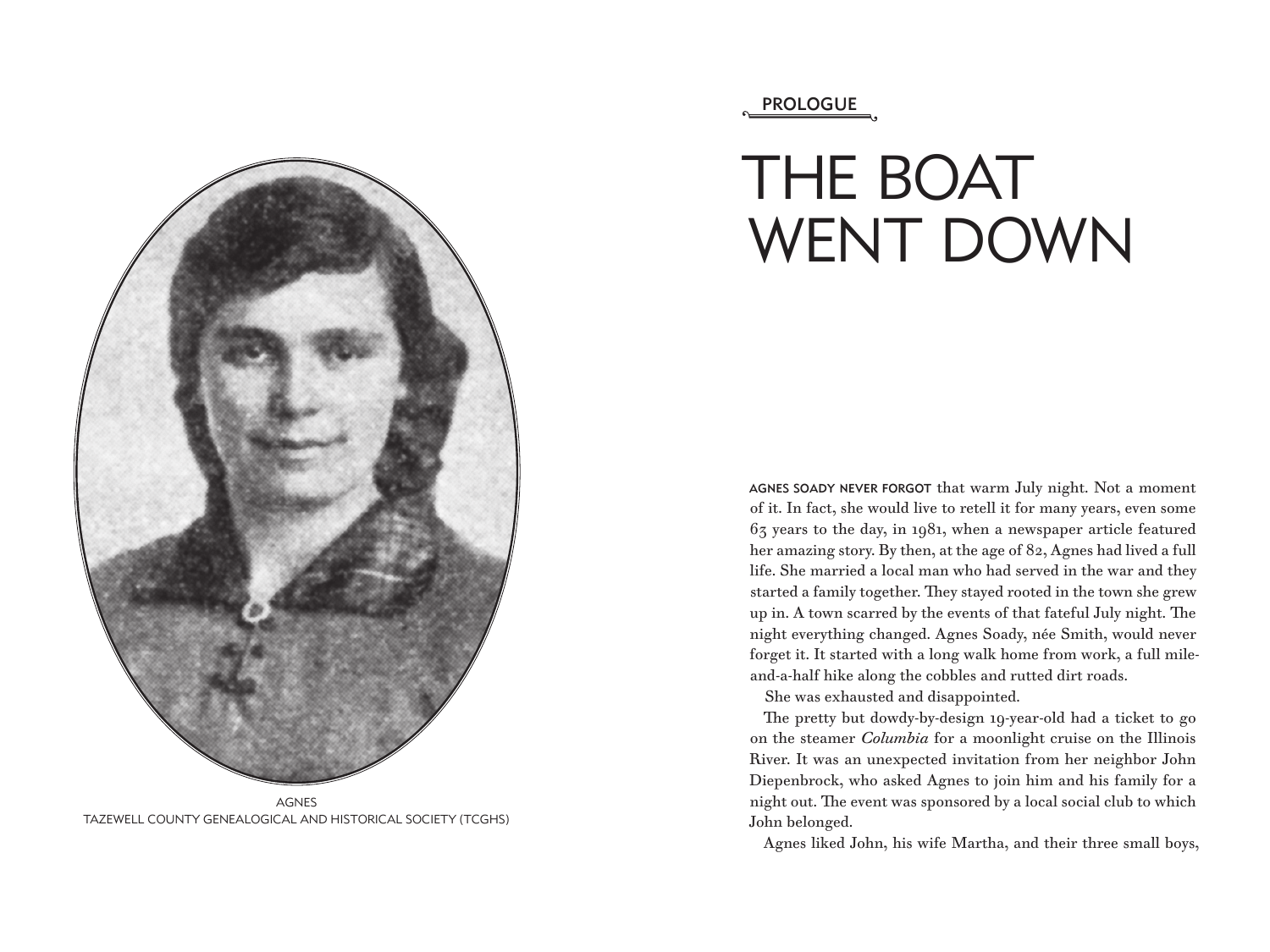Henry, Melvin, and baby Norman. She enjoyed watching them play in the yard. And they adored her singing. Agnes accepted their gracious offer and told the Diepenbrocks she would meet them around seven that evening at the dock on Court Street. She would have just enough time to make it after work.

For Agnes, her hours at Kreager's Drugstore in Pekin, Illinois, went by quickly as the anticipation of the cruise grew by the minute. Her excitement, however, was about to change to despondency. It was nearing 7 o'clock and Agnes could not leave. Her boss was running an errand, and Agnes had to wait until he returned. She kept looking at the clock on the wall. Time was running out. "Be right back," her boss had told her, heading out the door.

But he never returned. At least, not soon enough.

Agnes would not be going on the *Columbia* that night after all.

Saddened, she walked home and decided to make it an early night. In bed, Agnes kept thinking about all the wonderful stories she would hear about the *Columbia* the next day at work. Then finally, she fell asleep. That is, until the knock at the door jolted her awake.

A man and his son, both dripping wet, were on their way back to Pekin in the back of a taxi. The driver sped along the cobbled roads taking directions from the man in the back seat. The man was holding his son in a tight bear hug. They both looked frightened, the driver noticed. The boy was quiet and shivering.

"Turn here," the man told the driver, "that's my home."

The man asked the driver if he was going back to the river. Yes, the driver answered.

"Wait here then, please," he said, "I'll be right back."

The driver watched as the man and his son ran to a house across the street.

The house was dark, but soon a faint light appeared in the front window.

It was late, well past midnight. Agnes thought, *Who would come calling at this hour?* 

The knocking came again.

A light flickered on in a bedroom down the hall. Agnes could hear her parents whispering. Then she heard footsteps.

Agnes and her sister Maude sprang from bed and ran toward the door. Frederick Smith, Agnes' father, motioned for the girls to stand back. The knocking was persistent. Then she heard a cry for help. "Hurry, please!" came the voice from the other side of the door.

Agnes froze.

She recognized the voice.

Frederick fumbled for the lock, tensely turned the knob, and swung the door open. Standing on the other side, drenched from head to toe, were John Diepenbrock and his eldest son Henry. Agnes was startled by John's pale, shaken look. Henry appeared scared.

"The boat went down," John said, trying to catch his breath. "All I've got is Henry. Please, watch him for me. I beg of you." He turned and disappeared into the night.

Agnes took hold of young Henry Diepenbrock and watched as her neighbor ran back into the darkness. Then she pressed her hands to her mouth and gasped. A frightening thought ran through her head. She tried to shake it off but couldn't.

*Where were Martha and the two other boys?* 

THE TAXI DRIVER waited and watched as the front door of the house opened and a family appeared. They looked like the sleep was still in them. The man left the boy with the family and ran back to the car alone. "I'm in a hurry to get back," he told the driver, "and find my wife and two sons."

The driver asked him to reconsider. The police were encouraging everyone to go home and stay home, he told him. "They asked me to bring people home safely," the driver exclaimed, "not take anyone back."

"I had my baby in my arms!" the man shouted. "Then the water came," he said, his voice now trembling. But he could not finish the sentence. The man slumped in the seat and said no more.

The driver understood. He turned the car around and headed back to the wreck of the *Columbia.*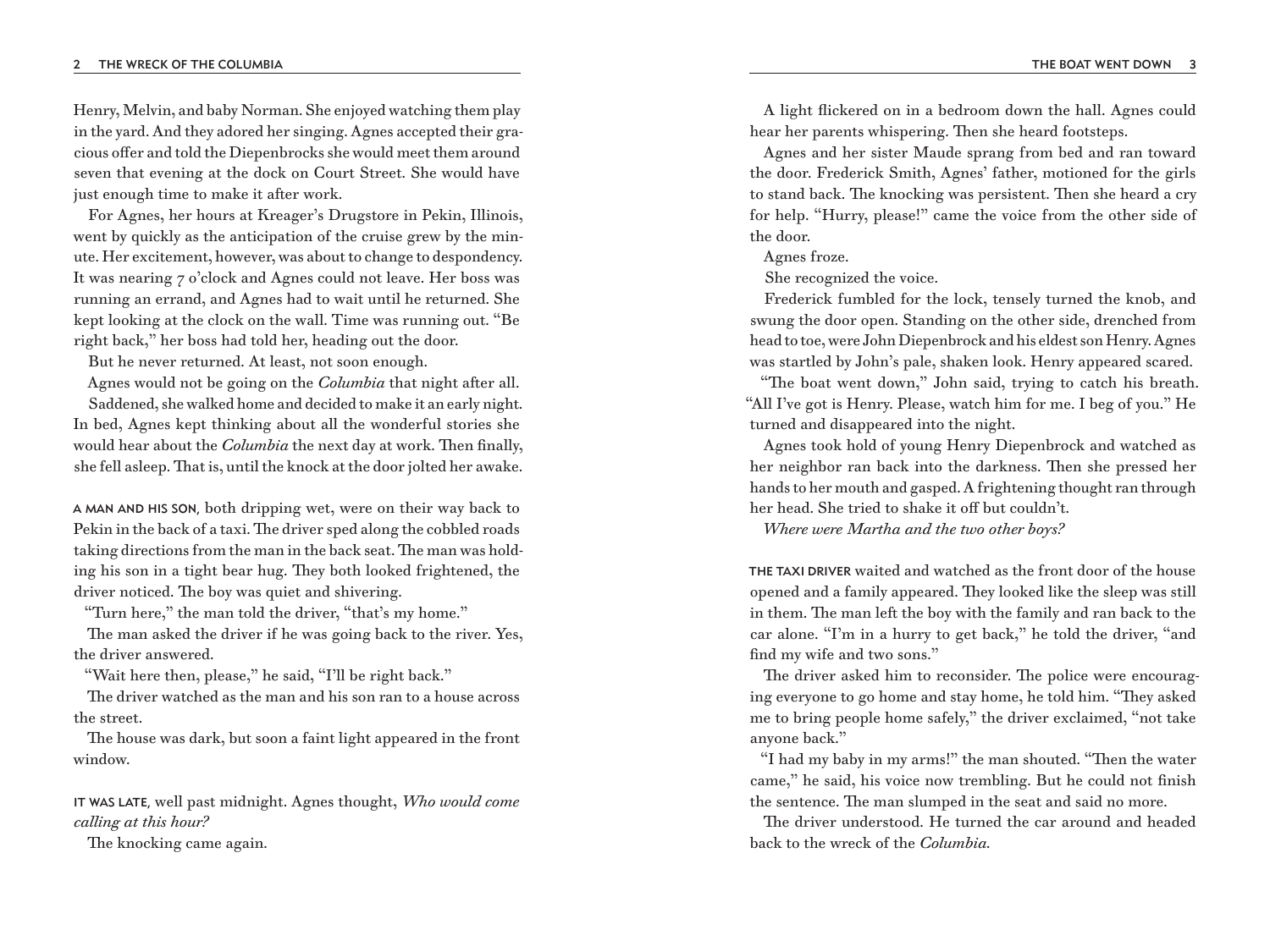

the steamer Columbia Murphy Library University of Wisconsin-La Crosse

## **TROUBLE AHEAD**  $\stackrel{1}{\longleftarrow}$ .

It was late on a Friday, the day after the Fourth of July, 1918. Captain Mehl stood near the bow of the *Columbia,* which was filled with passengers on a midnight excursion on the Illinois River. The short, stocky 47-year-old German immigrant with the boyish-looking face wanted a cigar so badly he could taste it, but that would be a pleasure for later. The night's work would soon be over, he thought, another job well done.

The air had been clear upriver—a perfect trip—but now something had stirred up. It wasn't a full-blown fog bank Mehl noticed up ahead, but a slight, mysterious mist, the kind that gives a pilot fits and a captain a good case of the nerves. Mehl looked up at his trusted pilot, George 'Tom' Williams, who stood 40 feet above the water. Williams must have seen it, too, Mehl thought. But it was hard to tell. A steamboat pilot shows few emotions. He stands next to the twelve-foot wheel, always looking straight ahead, rigid like a statue. Mehl considered calling up, but his voice might not carry over the sound of the orchestra in the dance hall. Best not to alarm the passengers, he thought—a yelling captain is bad for business.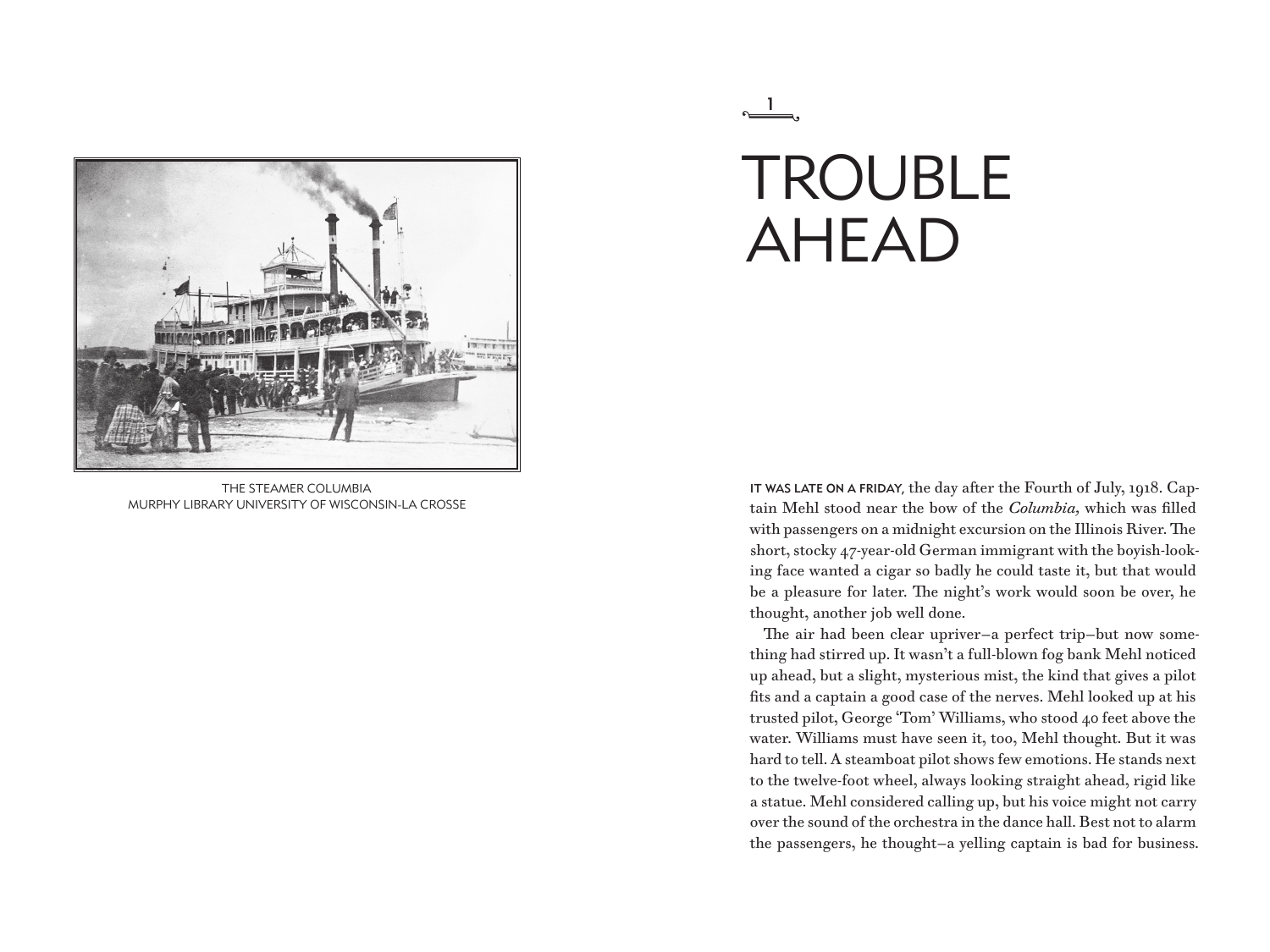There was no other choice. He tipped his hat to a fellow along the rail and hurried to the top deck.

Pilot Williams, universally called Tom for short, was a step ahead of his captain. He had yanked the bell-pull and alerted the engine crew below to ease up. Just then a voice came through the pilothouse door, an unmistakable voice with a thick German accent. "Take it on a slow bell, Tom," Captain Mehl ordered, without hesitation or explanation. But Tom knew.

"Can you see the bridges?" Mehl asked. Williams looked cautiously ahead. Yes, he could see them fine. The mist was not heavy enough to affect his vision, not yet at least. But there was trouble up ahead.

The Wesley City sand bar.

Bar 11 on the navigational map.

Williams hated the blasted thing.

The Wesley City sand bar was a large obstruction in the middle of the Illinois River between Peoria and Pekin. Oftentimes hidden by high water, the danger was present each time a boat passed through. There was only a narrow channel to navigate on either side. It was notorious for testing a pilot's skill—and wits.

More trouble, Williams thought.

The water was up from recent rains, and the current was running fast. This was not going to be an easy end to the night.

William's job as a steamboat pilot was to "read the river and steer the boat." Bar 11 was easy to spot, that was clear, and Williams knew it well, but piloting the boat around it took the skills of a good 'driver.'

"First thing you learn is how to steer the boat," explained steamboat pilot Walter Karnath in the book *The River's In My Blood*. "You stood on one side of the wheel and kept turning it one way or the other. There was a foot brake on the floor underneath the pilothouse. You'd step on that and hold the wheel, instead of holding the spokes all the time."

Some pilots missed the brake, and the spokes would spin back like a whirling fan, snagging the poor man's clothing and sending him flying like a ragdoll against the pilothouse wall, or worse, out the front window. "Once you learned to steer," Karnath continued, "then you had to learn where to go."

Williams ran the scenario in his head as he had a hundred times before. He took his foot off the brake and turned the wheel slightly, testing its pull. Just as he anticipated, the ship's heaviest passenger, a full load of coal—100 tons of it—in the forward part of the main deck made the ship hard to handle, especially hard when turning. The passenger load was just over half-full to capacity, and the dance floor was packing them in up front.

By comparison, the boat's stern was light.

Williams had some decisions to make. A clear run would certainly help, he must have said to himself, as the boat inched closer to the Wesley City sand bar. He needed to see, too.

"Better keep it lit up then," Mehl directed.

Williams agreed. He reached for the knife-switch toggle and opened the electric current. Just in front of the pilothouse between the two smokestacks and directly ahead of the stage mast was the circular electric-arc searchlight. It warmed up, then fizzed on. Suddenly, a brilliant ray of light reached outward like a straight arrow that spread its "noonday glare" against the blackness ahead. Pointing forward, it looked like a rope pulling the ship. Mark Twain called a steamboat searchlight "daylight in a box."

A relatively new invention, the carbon-arc light was introduced at Chicago's Columbian Exposition in 1893. Sitting atop a massive building, the round searchlight was nearly ten feet tall and weighed more than 6,000 pounds. But it was that glorious stream of bright white light that wowed them. The much smaller version for river navigation was considered a safety intervention, and it was used sparingly and cautiously. The round housing itself was as hot as a burning stove on the inside. Even the outside glass envelope could reach 500 degrees f. The beam was so powerful it could stab a fellow sailor's eye blind.

In the prominent days of steamboating, pilots were reluctant to use the newfangled navigation aids, like the searchlight. "It was a question of honor," argued one veteran pilot. "Anybody who used a headlight at night to find out where they were was an old woman!" he wrote.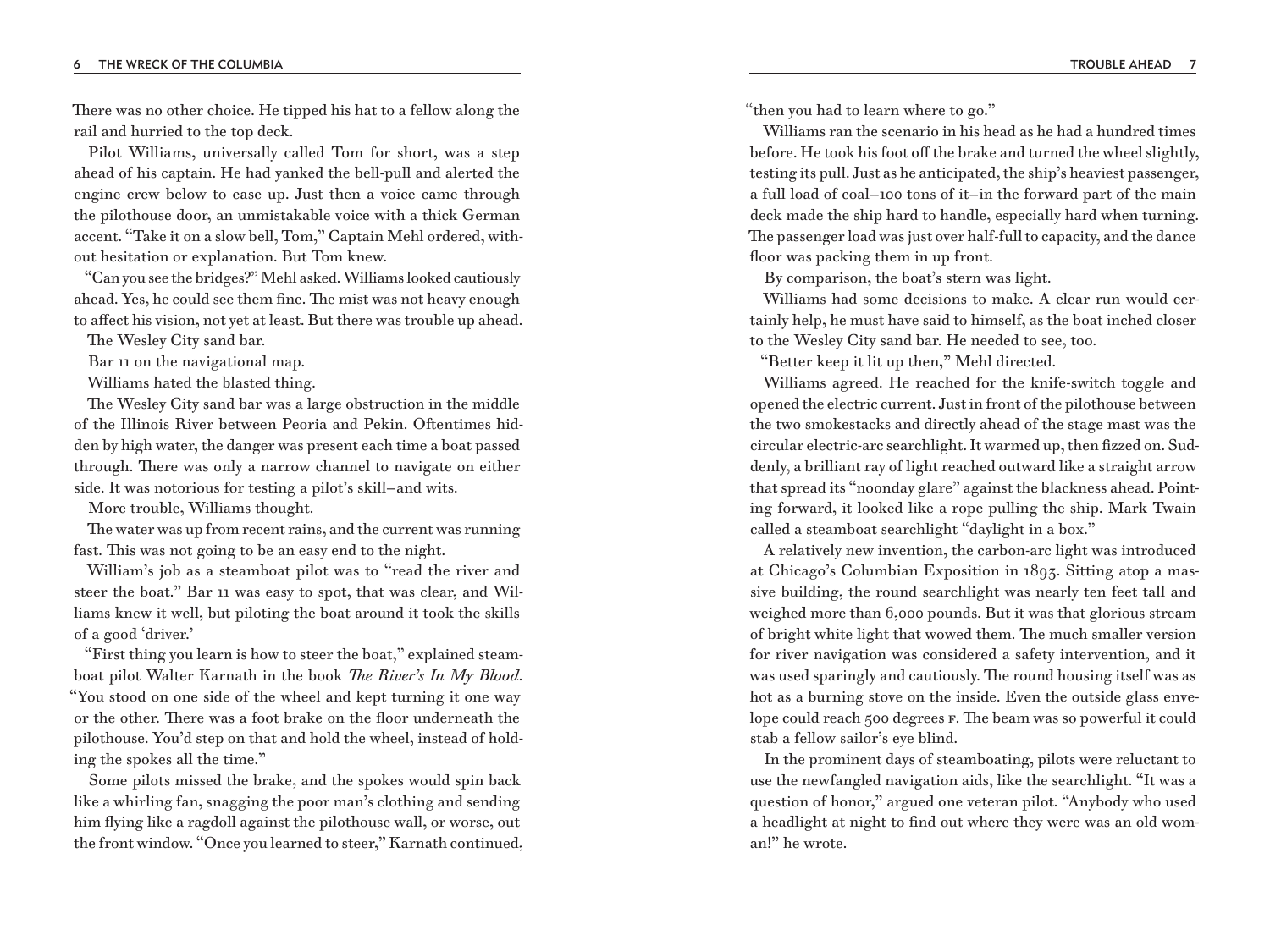One stubborn pilot named Captain Jack actually used the sound of a barking dog to navigate through thick fog. At a dangerous spot in the river, Jack would ring the bell, and a farmer's dog would come running along the bank "barking his head off." Jack would listen to the dog's incessant bark and know where he was "to the very inch." One day he rang the bell and got no answer. No dog. No barking. He rang it again and still nothing. He thought they might be running behind schedule so he ordered the engine crew to move faster. Next minute, they were on the rocks. The dog had died the night before.

In time, and after too many unfortunate meetings with the rocky shore, common sense would override reckless bravado, and the use of the searchlight became more widespread.

"Best to just let it burn," Mehl ordered, reluctantly.

There was no other way around it. The Wesley City sand bar was up ahead somewhere in the mist. Williams nodded approval. From inside the pilothouse, Williams had a handle on both the current flow and the gear movement. He pulled the handle. The beam of light trekked across the bow from starboard to the shoreline just off the port side. Then it went back again. The hanging willows on the starboard side stopped the point of light dead. Too soon, Williams thought. The boat was drifting.

Allen L. Davidson was in the engine room when he received the slow bell signal from the pilothouse and ordered the crew to decrease steam and back off speed. As the ship's engineer, his job wasn't to question a pilot's will, only to follow it. But silently he questioned it. He wondered if there was something wrong.

In the cramped quarters of the engine room office, Davidson wiped the sweat from his brow and noticed the shadow of his arm on the wall briefly disappear. He looked up. The swinging light bulb hanging from the ceiling flickered out and then came back on again.

That could only mean one thing.

The searchlight was burning.

A clear sign something was amiss, he thought.

Davidson ran outside to take a look.